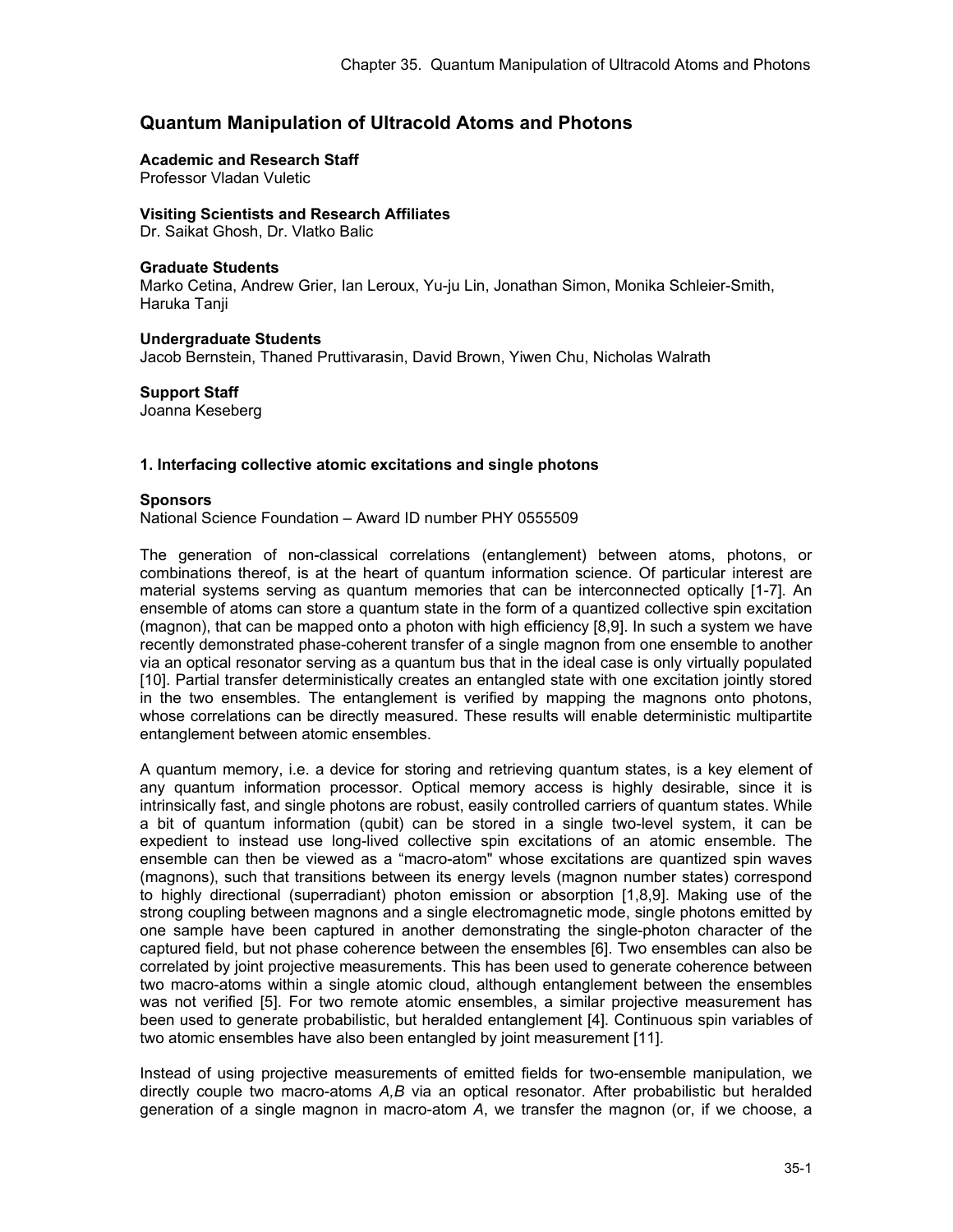portion of it) to macro-atom *B* while suppressing the population of the photonic mode by means of quantum interference (adiabatic dark-state transfer). Successful transfer is verified by subsequent on-demand superradiant conversion of the magnon now stored in *B* into a photon. Partial transfer of the magnon creates in a superposition state, where the two macro-atoms share a single spinwave quantum. This deterministically generates magnon-number entanglement between the two ensembles, as deduced by mapping the spin waves onto light fields, and performing quantum state tomography.



Fig. 1 (Left): Setup for phase-coherent optical transfer of a spin-wave quantum between two ensembles, and entanglement generation. (a) Two ensembles *A,B*, each typically containing 10<sup>3</sup> atoms, are defined within a cloud of laser-cooled cesium atoms by two read pump beams  $Ω<sub>A</sub>, Ω<sub>B</sub>$ . (Right) Spin-wave transfer from macro-atom A to macro-atom B via adiabatic passage in a fivelevel system. The write process populates the state  $|G_A\rangle \cdot \sqrt{N_A}g$ ,  $\sqrt{N_B}g$  are the collective couplings of the magnons to the optical resonator mode, while  $\Omega_A$  and  $\Omega_B$  are pump couplings. In analogy to adiabatic passage in a three-level system, application of a "counter-intuitive" pulse sequence (see Fig. 2) transfers the system from  $|G_A\rangle$  to  $|G_B\rangle$ , corresponding to magnon-transfer from A to B via the optical resonator. Population of the photonic mode (state |C〉), and the corresponding excitation loss due to resonator decay, are suppressed by quantum interference.

Our setup consists of two laser-cooled ensembles A and B of  $N \approx 10^3$  cesium atoms each, inside a medium-finesse (F = 240) optical resonator (Fig. 1). The resonator  $TEM_{00}$  mode is weakly coupled to a single atom (single-atom emission probability into the resonator (cooperativity)  $\eta \approx$ 10-3 « 1), but strongly to the magnon (collective emission probability *N*η » 1). When ensemble *A* is weakly illuminated with light, the detection (by a single photon counting module) of a randomly emitted spontaneous Raman "write" photon leaving the resonator heralds the creation of a quantized spin excitation (spin Dicke state [1] or magnon [9]) inside the ensemble. For sufficiently low write probability, the ideal system is thereby prepared in the product state  $|1_A\rangle |0_B\rangle$ , specifying the number of magnons inside the corresponding macro-atom. By illuminating *A* at a later time with a read pump  $\Omega_A$  that is phase matched [8] to the generated magnon and the opticalresonator mode, the magnon is converted into a read photon that can be detected upon leaving the resonator. This mapping of collective spin excitations onto photons is key: inferences about magnon states can be derived from measured photon correlations.

If a pump beam  $\Omega_B$  is applied to ensemble *B* during readout of ensemble *A*, then the photon emitted by ensemble A into the resonator can be converted into a spin wave in ensemble *B*. In this case, the system is described by five mutually coupled collective states (Fig. 1c), where the outermost states  $|G_A\rangle = |1\rangle_A |0\rangle_B |0\rangle_C$  and  $|G_B\rangle = |0\rangle_A |1\rangle_B |0\rangle_C$  correspond to a magnon stored in macro-atoms A and B, respectively, with no photons in the cavity (C).  $|G_A\rangle$  and  $|G_B\rangle$  are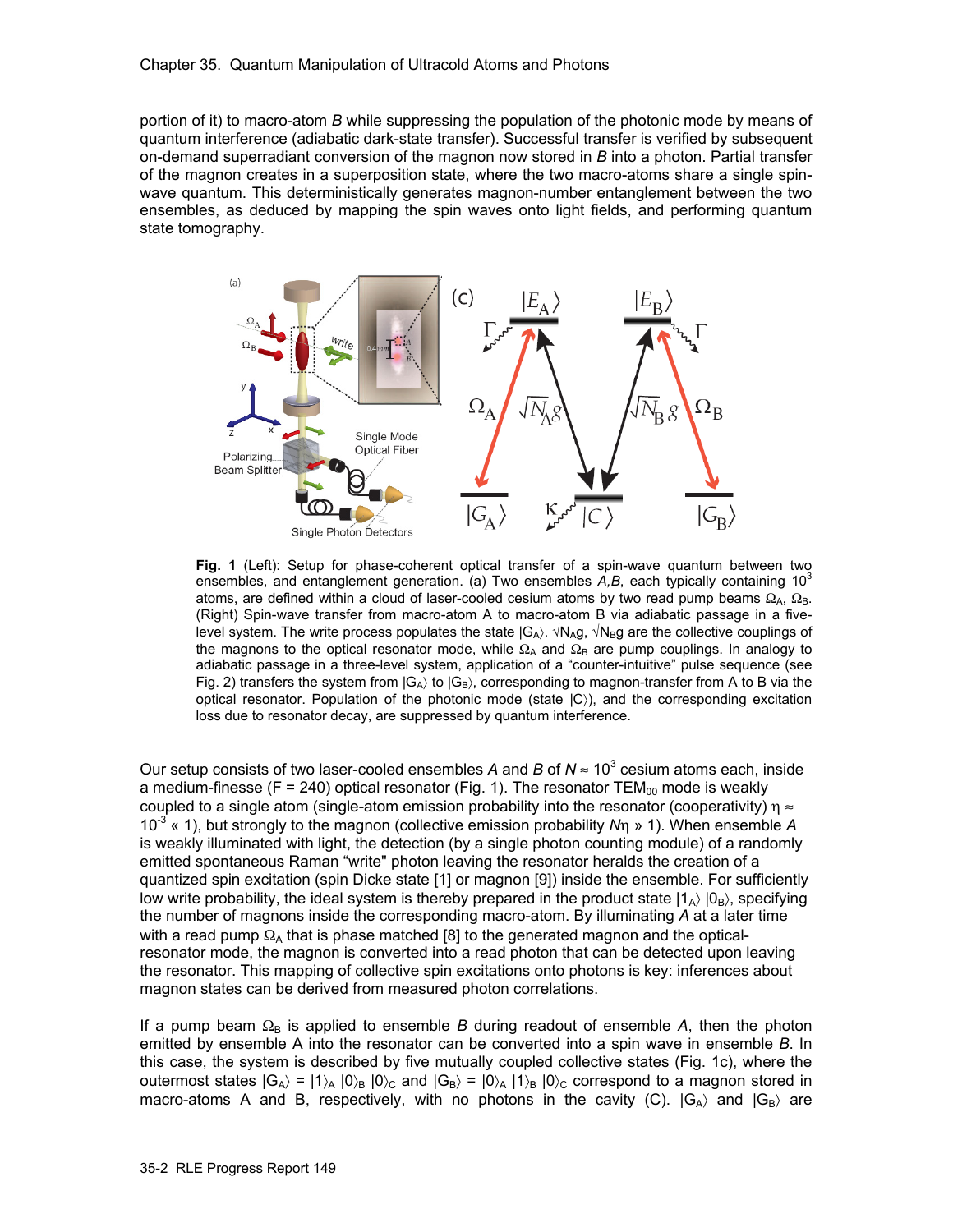connected to each other through three intermediate states  $|E_A\rangle = |E\rangle_A |0\rangle_B |0\rangle_C$ ,  $|E_B\rangle = |0\rangle_A |E\rangle_B$  $|0\rangle_c$ ;  $|C\rangle = |0\rangle_A |0\rangle_B |1\rangle_c$ , representing a collective electronic excitation in samples *A* and *B*, and a photonic excitation in the cavity, respectively. While  $|G_A\rangle$ ;  $|G_B\rangle$  are long-lived, the intermediate states are unstable and decay via photon emission either into free space ( $|E_A\rangle$  and  $|E_B\rangle$ ), or out of the resonator (|C〉). It may appear difficult to transport population through several short-lived intermediate states. However, as in the simpler case of a three-level system, for sufficiently strong coupling the transfer  $|G_A\rangle \rightarrow |G_B\rangle$  is possible via adiabatic passage, while suppressing the population of the intermediate unstable states by means of quantum interference. By applying a so-called counter-intuitive pulse sequence, i.e., by turning on pump  $\Omega_{\rm B}$  coupling the initially empty level  $|G_B\rangle$  first, then ramping up pump beam  $\Omega_A$ , and subsequently ramping down  $\Omega_B$ , we are able to transfer the collective excitation from macro-atom *A* to macro-atom *B* while reducing decay from  $|E_A\rangle$ ,  $|E_A\rangle$ , or  $|C\rangle$  (Fig. 2a). If the transfer was successful, later application of only pump  $\Omega_B$ , that is automatically phase matched to the transferred magnon and the resonator, converts the *B*magnon into a photon that can be detected upon leaving the resonator (Fig. 2d)



**Fig. 2**: Magnon transfer from macro-atom A to macro-atom B via "counter-intuitive" pulse sequence. (a) After a magnon has been prepared in sample A by the write process, the excitation is transferred according to the sequence: (i) Pump beam  $\Omega_B$  is turned on. (ii) Pump  $\Omega_A$  is ramped up and subsequently (iii) pump  $\Omega_B$  is ramped down - between (ii) and (iii) the magnon is shared between the two samples. When  $\Omega_B$  is fully extinguished (iii), the magnon has been transferred to ensemble B. (b), (c) Applied pulse sequences of the pump beams  $\Omega_A$  and  $\Omega_B$ , respectively. The dashed curves correspond to different read-out times from ensemble *B*. (d) The read-photon probability density, conditioned on the preparation of a magnon in sample A, as heralded by a detected write photon near  $t = 0$ . The dashed curves show the read-out probability density from macro-atom B at various read times. The inset shows the cavity leakage both with (solid red curve) and without (dotted blue curve) magnon transfer to ensemble B. Incomplete suppression of the cavity leakage indicates imperfect adiabatic transfer.

Since the magnon transfer process  $|G_A\rangle \rightarrow |G_B\rangle$  corresponds to the net transfer of a photon from pump beam  $\Omega_A$  into pump beam  $\Omega_B$ , the phase of the two-ensemble superposition state during the transfer is well-defined, and given by the phase difference  $\phi$  between  $\Omega_B$  and  $\Omega_A$ .

Consequently, if we interrupt the transfer process by advancing the turn-off time of  $\Omega_{\rm A}$  until the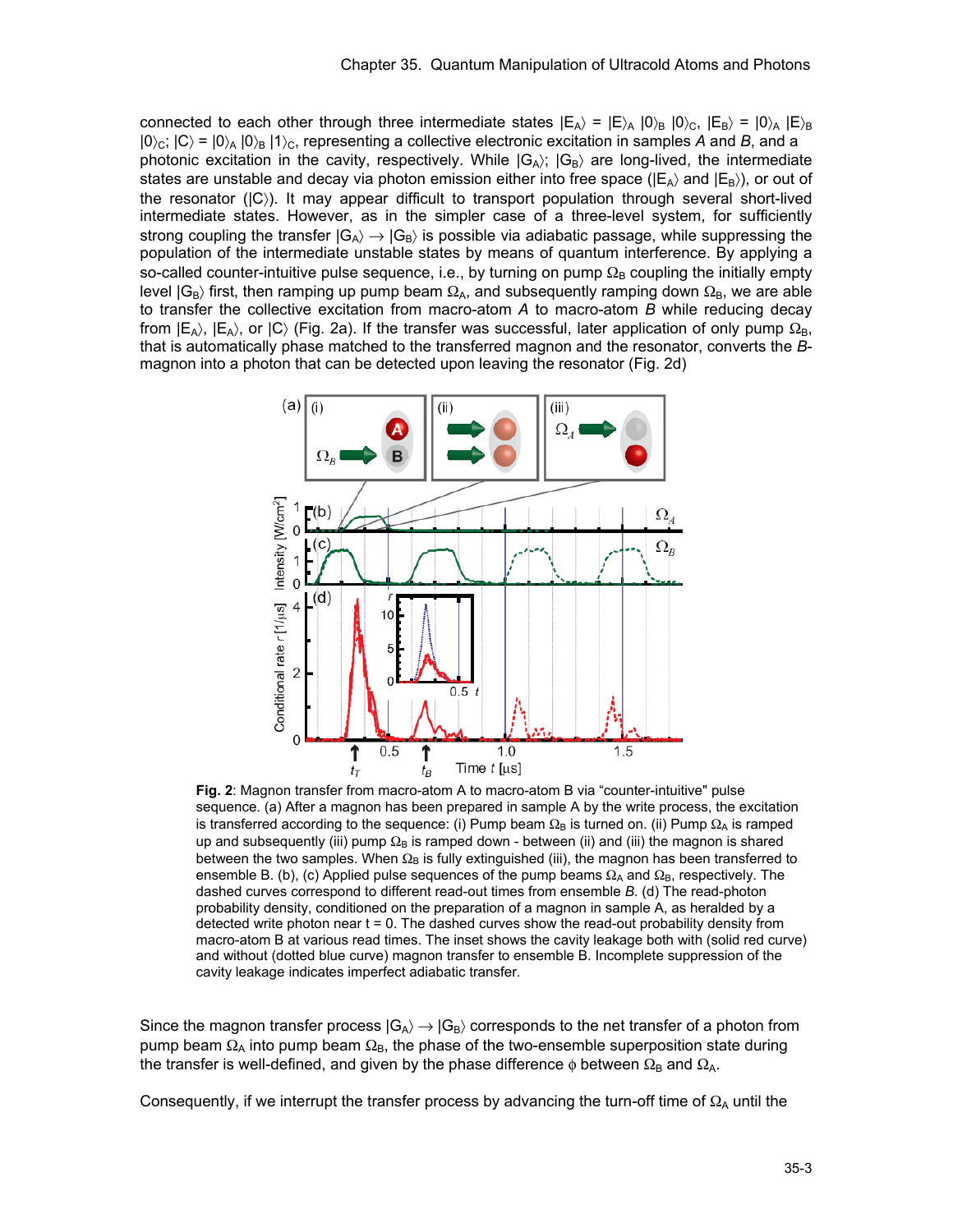magnon has the same probability to be found in either macro-atom (adiabatic  $\pi/2$  pulse), we expect, in the idealized limit of unit transfer efficiency, to prepare the entangled state

$$
|\pi/2,\phi\rangle = |1\rangle_A |0\rangle_B - e^{i\phi} |0\rangle_A |1\rangle_B, \tag{1}
$$

where the minus sign is characteristic of the dark state that leads to a suppression of population in the intermediate cavity state  $|C\rangle$ .

The existence of a well-defined phase  $\phi$  between the two components  $|1\rangle_A |0\rangle_B$  and  $|0\rangle_A |1\rangle_B$  can be verified by applying at a later time t<sub>AB</sub> both read pump beams  $\Omega_A$ ,  $\Omega_B$  simultaneously, and varying the relative phase  $\varphi$  of  $\Omega_B$  and  $\Omega_A$  during joint readout. The interference of the read-out processes from the two macro-atoms results in a sinusoidal dependence of the joint magnonphoton conversion efficiency on φ−ϕ (Fig. 3).



**Fig. 3:** Coherence of the two ensembles A, B after partial adiabatic transfer of a magnon. (a) By varying the phase difference j between the read pump beams during joint readout of samples *A*, *B* for fixed preparation phase  $\phi$ , we measure the coherence between the atomic ensembles.  $R_{AB}$  (red circles) is the read photon probability inside the resonator, conditioned on the previous detection of a write photon. The visibility is *V* = 0.88(4). The inset shows (for slightly different experimental conditions) that the individual read probabilities  $p_{10}$ ;  $p_{01}$  (gray and black triangles, respectively) are independent of φ−ϕ. (b) The joint readout probability density referenced to within the cavity, conditioned on the preparation of a magnon in sample *A* at *t* = 0.

Due to imperfect single-magnon generation and magnon loss, our state also contains the vacuum component  $|0\rangle_A |0\rangle_B$  and the two-magnon component  $|1\rangle_A |1\rangle_B$ , the combination of which may spoil the entanglement inherent in the ideal state (1) given above. Nevertheless, it is possible to verify the presence of entanglement by quantum state tomography, and quantify it, e.g., by the concurrence  $0 \le C \le 1$  that measures the entanglement of formation [12]. From the measured values for the visibility and the magnon-magnon cross-correlation function between ensembles *A* and *B*, we find that the concurrence is bounded by  $C \ge 0.042(10) > 0$ , demonstrating that the two ensembles are entangled. *C* is primarily limited by the finite transfer and magnon-photon conversion efficiencies, or equivalently, by the large vacuum component  $|0\rangle_A |0\rangle_B$  compared to the ideal state (1). Both transfer and magnon-photon conversion can be significantly improved by increasing the optical depth of the system, and for key applications the vacuum component can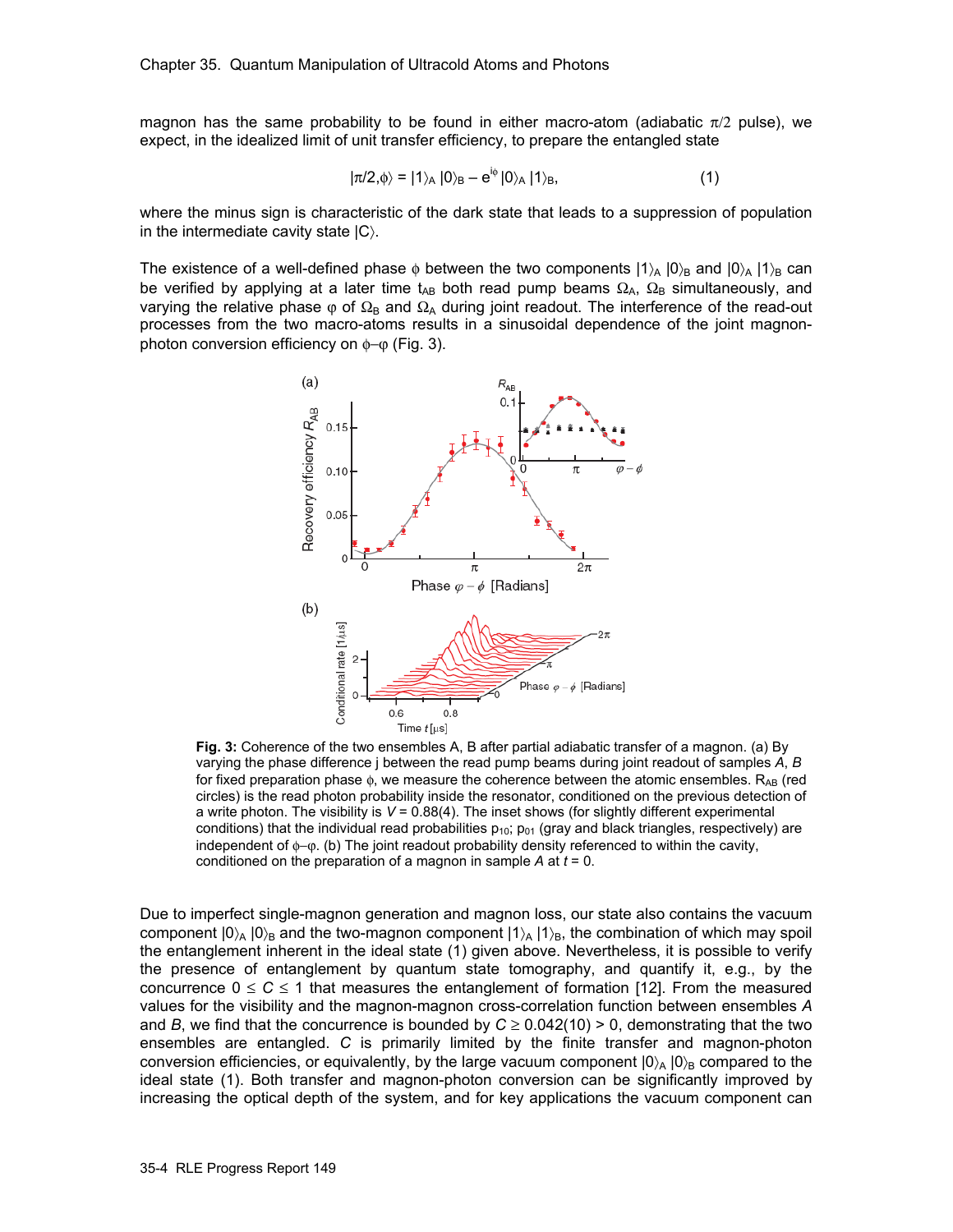be eliminated by post-selection [1]. For such post-selected entanglement, the concurrence would be given by  $C_{\text{post}} \geq 0.42(10)$ .

In conclusion, we have demonstrated deterministic entanglement generation between two ensembles, achieved by phase coherent optical transfer of a single spin excitation quantum via an photonic bus. Quantum interference reduces the population of the photonic mode, thereby reducing excitation loss from the system. The system holds promise for quantum information tasks, e.g. long-distance quantum communication that requires optically addressable quantum memory systems.

## **2. Towards spin squeezing on an atomic-clock transition for an atomic ensemble trapped on a microchip**

## **Sponsors**

**DARPA** National Science Foundation – Award ID number PHY 0555509

Magnetic traps and waveguides produced by microfabricated structures can trap ultracold atoms and Bose-Einstein condensates in very small volumes. This results in very large optical depth for trapped samples, which is a prerequisite for non-linear quantum optics with atomic ensembles. The strong non-linearity can be used not only to generate non-classical states of the light field, e.g. single photons or photon pairs, but also to create non-classical (entangled) states of the atomic ensemble. Such states can be useful for a variety of purposes, including the simulation of other, less controlled, quantum mechanical systems, and precision experiments. In the latter case, entanglement, i.e. non-classical correlations between the atoms, can be used to overcome the so-called standard quantum limit that arises from the shot noise in the measurement of independent particles.

In the present work we are trying to generate entanglement on an atomic clock transition. The atoms are first to be prepared (independently of each other) in an equal superposition of two quantum states whose energy difference can be used to define a frequency or time standard. In our case, these are two hyperfine and magnetic sublevels of ground-state Rb atoms. The two states are selected such that they can both be trapped in a microchip magnetic trap, while the difference in Zeeman shift disappears to lowest order [13,14].



**Fig. 4**. Microfabricated chip with mounted optical resonator. The resonator mode is aligned 200 μm above the surface of the microchip. The left mirror is mounted on a piezoceramic tube for tuning of the resonance frequency. The resonator finesse is  $F =$ 8000.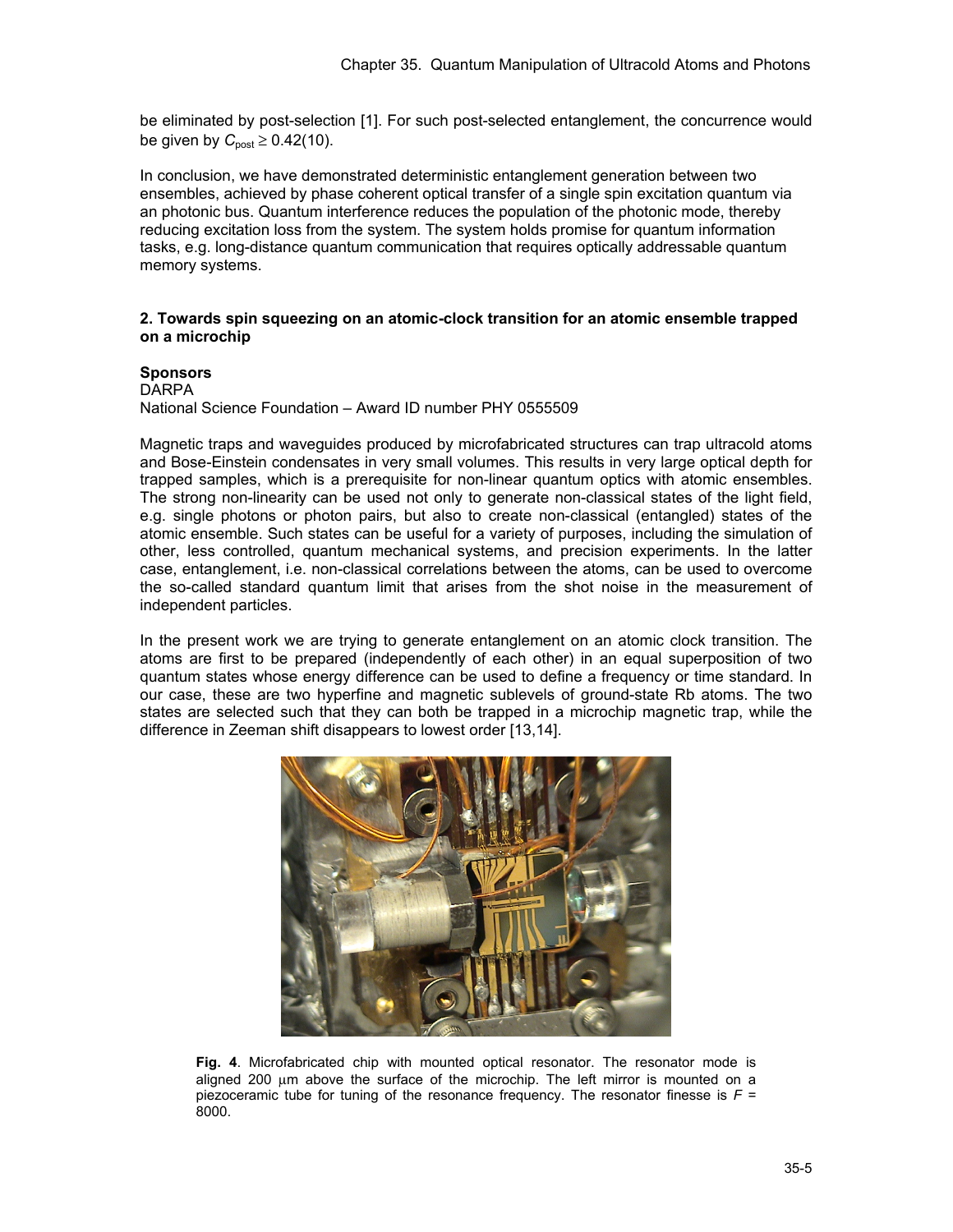The entanglement between the atoms is then to be generated by a collective measurement, where the number of atoms in one of the states is determined to better than the shot noise limit via the interaction with an optical-resonator mode, while it remains, even in principle, impossible to determine which atom is in which state. This creates a reduced uncertainty in the atom number difference between the two states (spin squeezing). The sub-shot noise uncertainty can then be transferred onto the phase of the superposition state by a simple rotation (microwave pulse), such that the sub-shot noise signal is available for a phase (or frequency) measurement.

Fig. 4 shows the microchip used to confine the atoms, together with the optical resonator for the measurement-induced squeezing that is mounted to the chip. We typically load 10 $4$  to 10 $5$  atoms into the magnetic trap located inside the resonator. The atom number is then measured via the shift of the cavity resonance due to the atomic index of refraction, where the challenge is to eliminate technical noise sources, and to perform this measurement as close to the quantum limit (photon shot noise limit) as possible.



**Fig. 5.** Non-destructive sub-shot-noise measurement of the atom number. The horizontal axis is the atom-induced cavity frequency shift, that is proportional to the atom number. The blue curve indicates a shot-noise limited atom number distribution, the red curve is the super-Poissonian atom number noise due to fluctuations in the number of laser-cooled atoms. The purple distribution is the variance for two non-destructive measurements of the same sample, which is below the atom number shot-noise limit.

We have recently achieved non-destructive sub-shot noise measurement of the atom number, albeit for atoms prepared in a single quantum state, rather than a superposition of states. Fig. 5 shows the histogram of the inferred atom number difference for two non-destructive measurements of the same sample, together with the atom number shot noise (blue curve), and the much larger super-Poissonian atom number preparation noise (red curve). So far we have been able to reduce the atom number variance by a factor 5 below the shot noise limit. The next task is to demonstrate this for a quantum superposition state, which would amount to spin squeezing. Given that the coherence time for such a microchip systems is comparable to, or longer than, the available measurement time for an atomic fountain, such microchip clocks hold promise for portable high-precision time-keeping devices. The main disadvantage of the miniaturization is the higher atomic density, that leads to larger collision-induced clock shifts [13]. However, in the case of Rb, a fortuitous quantum interference process for the colliding atoms leads to a near cancellation of the collisional clock shift. Therefore we expect to be able to control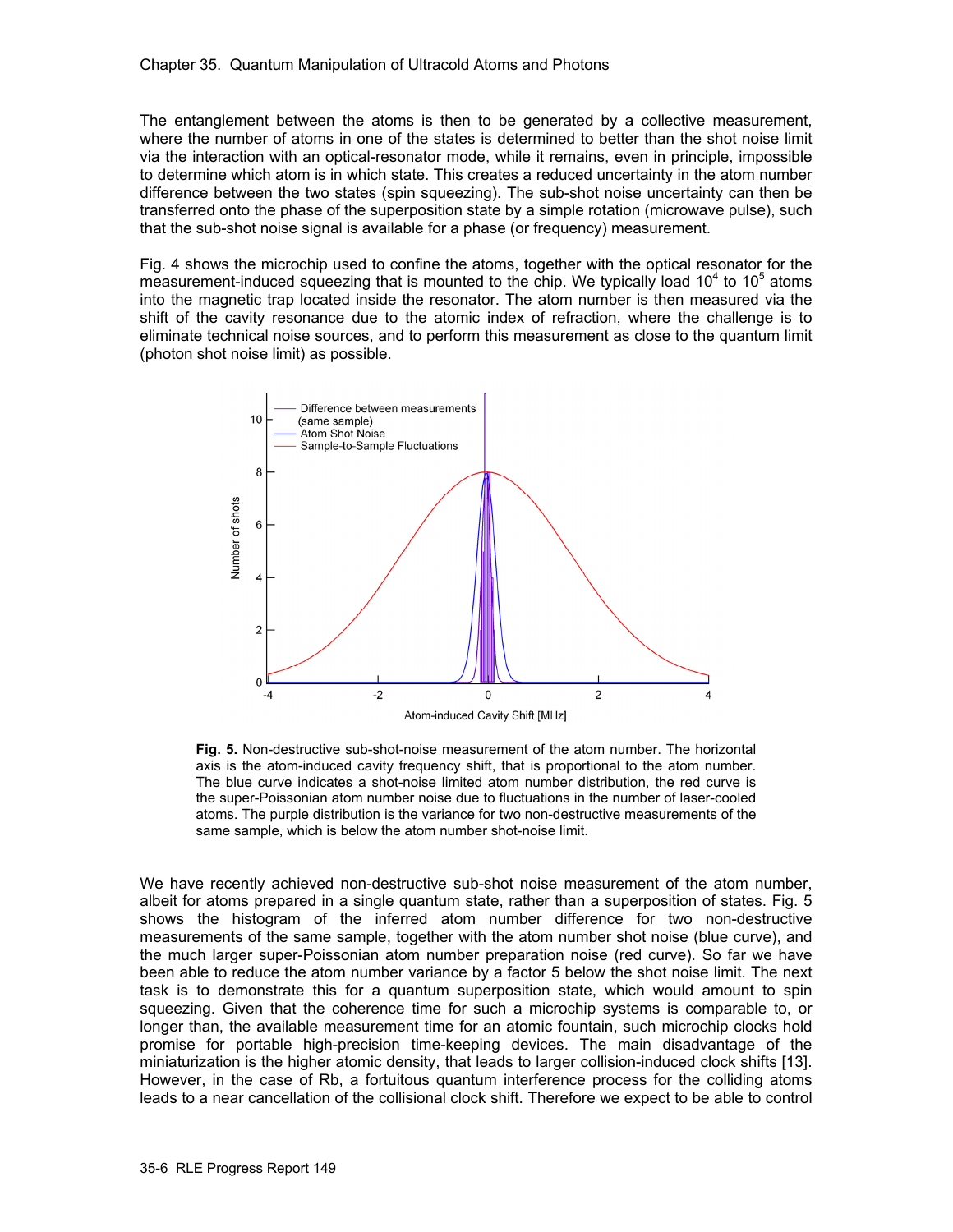the collision-induced errors in spite of the high atomic density. This collision-induced shift is also the reason why a low-temperature thermal gas is expected to provide a better clock than a colder, but denser Bose-Einstein condensate.

#### **References**

- [1] L.-M. Duan, M. D. Lukin, J. I. Cirac, and P. Zoller, "Generation of nonclassical photon pairs for scalable quantum communication with atomic ensembles", Nature **414**, 413 (2001).
- [2] Kuzmich, W. P. Bowen, A. D. Boozer, A. Boca, C. W. Chou, L.-M. Duan, and H. J. Kimble, "Generation of nonclassical photon pairs for scalable quantum communication with atomic ensembles", Nature **423**, 731 (2003).
- [3] H. van der Wal, M. D. Eisaman, A. Andre, R. L. Walsworth, D. F. Phillips, A. S. Zibrov, and M. D. Lukin, "Atomic Memory for Correlated Photon States", Science **301**, 196 (2003).
- [4] C. W. Chou, H. de Riedmatten, D. Felinto, S. V. Polyakov, S. J. van Enk and H. J. Kimble, "Measurement-induced entanglement for excitation stored in remote atomic ensembles", Nature **438**, 828 (2005).
- [5] T. Chanelière, D. N. Matsukevich, S. D. Jenkins, S.-Y. Lan, T. A. B. Kennedy and A. Kuzmich, "Storage and retrieval of single photons transmitted between remote quantum memories", Nature **438**, 833 (2005).
- [6] M. D. Eisaman, A. André, F. Massou, M. Fleischhauer, A. S. Zibrov and M. D. Lukin, "Electromagnetically induced transparency with tunable single-photon pulses", Nature **438**, 837 (2005).
- [7] J. K. Thompson, J. Simon, H. Loh, and V. Vuletic, "A High-Brightness Source of Narrowband, Identical-Photon Pairs," Science **303**, 74-77 (2006).
- [8] A.T. Black, J. K. Thompson, and V. Vuletic, "On-Demand Superradiant Conversion of Atomic Spin Gratings into Single Photons with High Efficiency," Phys. Rev. Lett. **95**, 33601 (1-4) (2005).
- [9] J. Simon, H. Tanji, J. K. Thompson, and V. Vuletic, "Interfacing Collective Atomic Excitations and Single Photons," Phys. Rev. Lett. **98**, 183601 (1-4) (2007).
- [10] J. Simon, H. Tanji, S. Ghosh, and V. Vuletic, "Single-Photon Bus between Spin-Wave Quantum Memories," submitted to Nature Physics (5/2007).
- [11] B. Julsgaard, A. Kozhekin, and E. S. Polzik, "Experimental long-lived entanglement of two macroscopic objects," Nature **413**, 400-403 (2001).
- [12] W. K. Wootters, "Entanglement of Formation of an Arbitrary State of Two Qubits," Phys. Rev. Lett. **80**, 2245-2248 (1998).
- [13] D. M. Harber, H. J. Lewandowski, J. M. McGuirk, and E. A. Cornell," Effect of cold collisions on spin coherence and resonance shifts in a magnetically trapped ultracold gas", Phys. Rev. A **66**, 053616 (2002).
- [14] P. Treutlein, P. Hommelhoff, T. Steinmetz, T. W. Haensch, and J. Reichel," Coherence in Microchip Traps", Rev. Lett. **92**, 203005(2004).